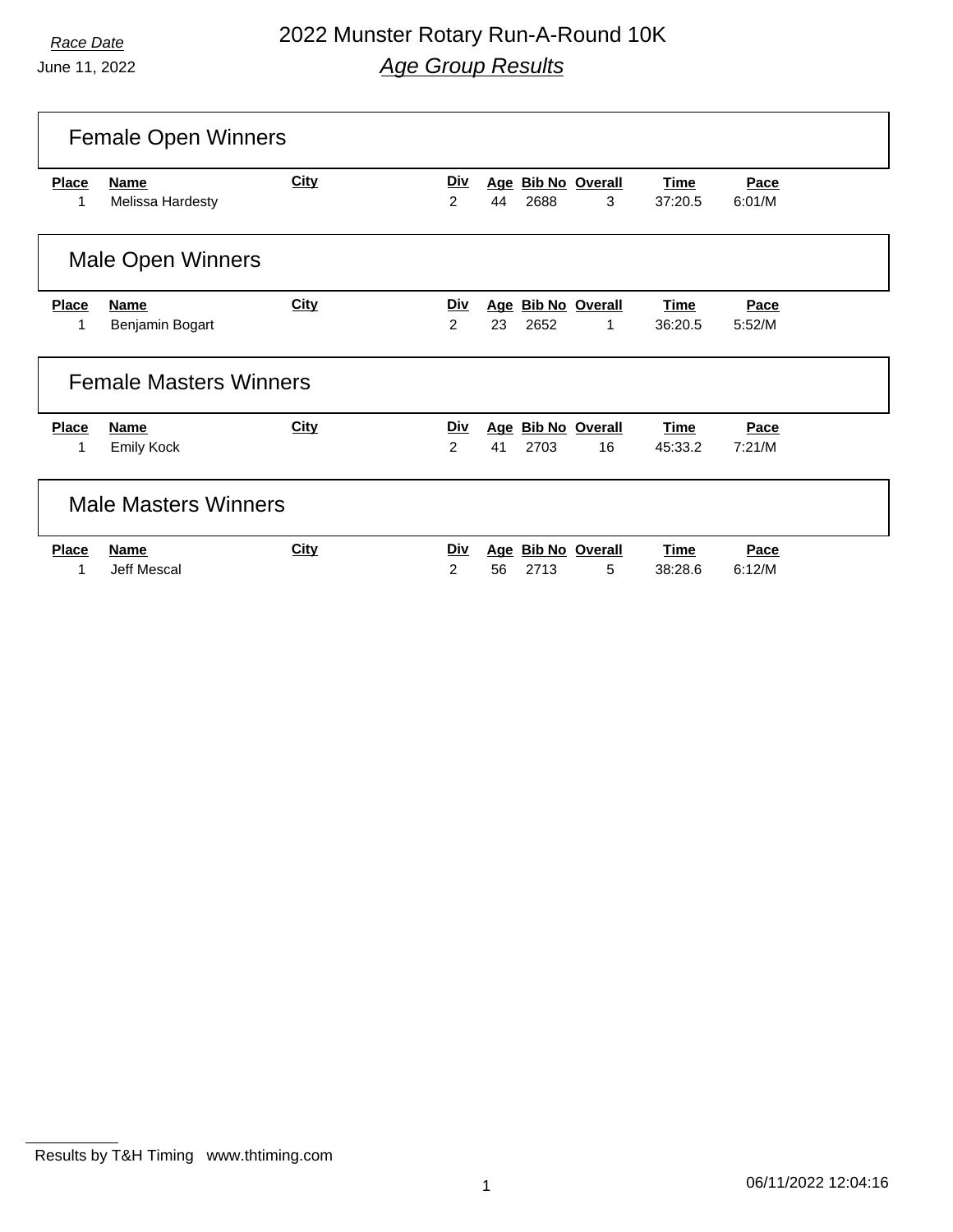# *Race Date* 2022 Munster Rotary Run-A-Round 10K *Age Group Results*

|                                     | Female 15 to 18                                          |             |                                                |          |              |                                |                                       |                            |  |
|-------------------------------------|----------------------------------------------------------|-------------|------------------------------------------------|----------|--------------|--------------------------------|---------------------------------------|----------------------------|--|
| <b>Place</b><br>1                   | <b>Name</b><br><b>SAMANTHA WALDEN</b>                    | <b>City</b> | <u>Div</u><br>$\overline{2}$                   | 15       | 2754         | Age Bib No Overall<br>55       | <b>Time</b><br>1:04:17.3              | Pace<br>10:22/M            |  |
|                                     | Male 15 to 18                                            |             |                                                |          |              |                                |                                       |                            |  |
| <b>Place</b><br>1                   | <b>Name</b><br>Steven Luzynski                           | <b>City</b> | <u>Div</u><br>$\overline{2}$                   | 16       | 2707         | Age Bib No Overall<br>19       | <b>Time</b><br>47:14.3                | Pace<br>7:37/M             |  |
|                                     | Female 19 to 24                                          |             |                                                |          |              |                                |                                       |                            |  |
| <b>Place</b><br>1<br>$\overline{2}$ | <b>Name</b><br><b>Renee Martin</b><br>Cynthia Sorbellini | City        | <b>Div</b><br>$\overline{2}$<br>$\overline{2}$ | 24<br>22 | 2710<br>2741 | Age Bib No Overall<br>53<br>62 | <b>Time</b><br>1:03:49.5<br>1:15:10.3 | Pace<br>10:18/M<br>12:07/M |  |
|                                     | Male 19 to 24                                            |             |                                                |          |              |                                |                                       |                            |  |
| <b>Place</b><br>1<br>$\overline{2}$ | <b>Name</b><br>Zach Porter<br>Tyler Sorbellini           | City        | Div<br>$\overline{c}$<br>$\overline{c}$        | 21<br>24 | 2720<br>2742 | Age Bib No Overall<br>20<br>25 | <b>Time</b><br>47:16.2<br>48:38.7     | Pace<br>7:37/M<br>7:51/M   |  |
|                                     | Female 25 to 29                                          |             |                                                |          |              |                                |                                       |                            |  |
| <b>Place</b><br>1<br>$\overline{2}$ | <b>Name</b><br><b>Lily Segally</b><br>Emily-Rose Cook    | <b>City</b> | <u>Div</u><br>$\overline{2}$<br>$\overline{c}$ | 28<br>28 | 2739<br>2665 | Age Bib No Overall<br>52<br>70 | <b>Time</b><br>1:03:01.9<br>1:55:54.5 | Pace<br>10:10/M<br>18:42/M |  |
|                                     | Male 25 to 29                                            |             |                                                |          |              |                                |                                       |                            |  |
| <b>Place</b><br>1                   | <b>Name</b><br>Jorge Rivera                              | <b>City</b> | <u>Div</u><br>$\overline{2}$                   | 25       | 2729         | Age Bib No Overall<br>43       | <b>Time</b><br>1:01:10.4              | Pace<br>9:52/M             |  |
|                                     | Female 30 to 34                                          |             |                                                |          |              |                                |                                       |                            |  |
| <b>Place</b><br>1                   | <b>Name</b><br>Amy Maciejewski                           | <b>City</b> | <u>Div</u><br>$\overline{2}$                   | 32       | 2708         | Age Bib No Overall<br>21       | <b>Time</b><br>47:24.9                | Pace<br>7:39/M             |  |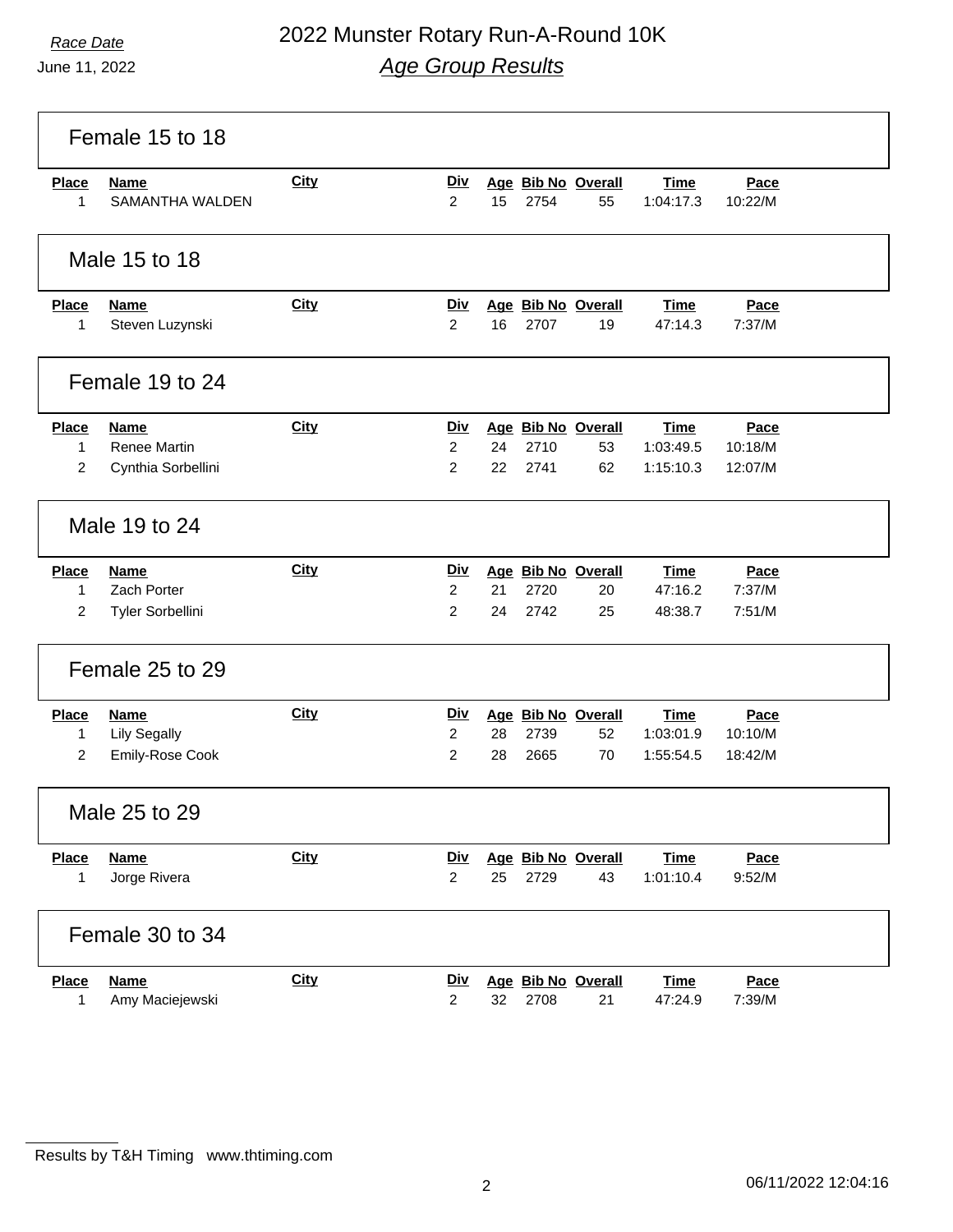### *Race Date* 2022 Munster Rotary Run-A-Round 10K *Age Group Results*

Male 30 to 34 **Place Name City Div Age Bib No Overall Time Pace** Aaron Cook 2 30 2664 4 38:11.1 6:10/M Female 35 to 39 **Place Name City Div Age Bib No Overall Time Pace** Marialena Nagel 2 39 2716 23 48:00.5 7:45/M Deanna Grimes 2 39 2684 27 51:12.5 8:16/M Denae Culbreth 2 39 2668 54 1:04:06.4 10:20/M Lisa Modrowski 2 39 2714 65 1:17:49.6 12:33/M Male 35 to 39 **Place Name City Div Age Bib No Overall Time Pace** Steven Bugarin 5 36 2308 2 37:19.3 12:02/M Tim Gross 2 38 2686 9 40:51.5 6:35/M Vincent Rinas 2 36 2728 12 43:54.8 7:05/M Matt Mallonee 5 36 2709 29 52:50.4 17:03/M Female 40 to 44 **Place Name City Div Age Bib No Overall Time Pace** Melissa Smith 2 42 2326 30 52:50.4 8:31/M Karen Nagel 5 42 2715 33 53:54.7 17:23/M Laura Shike 2 41 2322 34 54:08.8 8:44/M Angie Rushing 5 44 2738 56 1:05:22.4 21:05/M Male 40 to 44 **Place Name City Div Age Bib No Overall Time Pace** John Bohling 2 44 2653 6 38:40.6 6:14/M Brian Culbreth 2 40 2666 8 40:28.4 6:32/M Matthew Shike 2 42 2323 14 44:37.3 7:12/M Roger Taylor 5 43 2747 35 55:59.9 18:04/M Andrew Bugajski 2 40 2654 46 1:01:58.7 10:00/M Brian Daniels 2 40 2671 47 1:02:03.5 10:01/M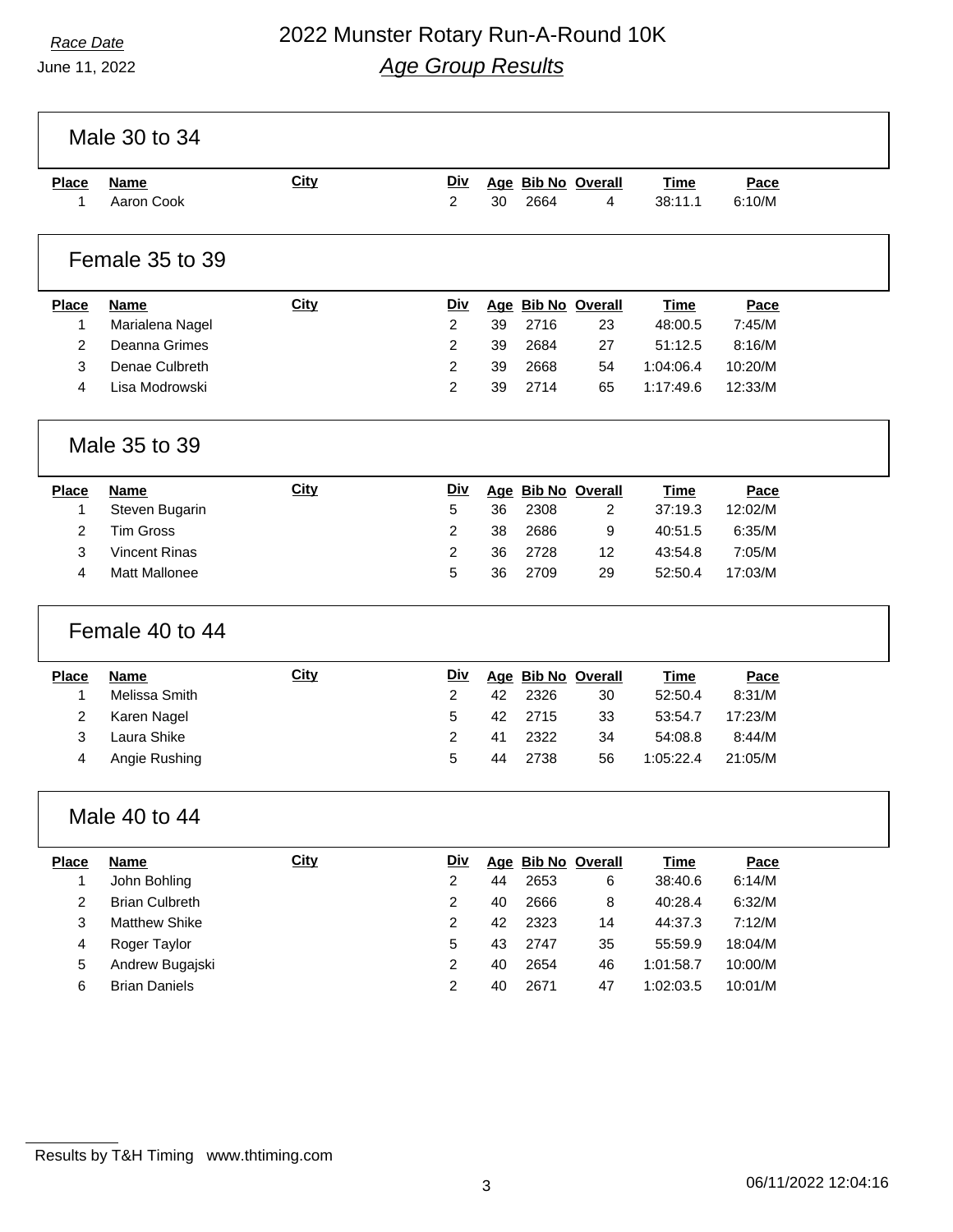Female 45 to 49

| Place | Name                | <u>City</u> | Div |     |      | Age Bib No Overall | <u>Time</u> | Pace    |
|-------|---------------------|-------------|-----|-----|------|--------------------|-------------|---------|
|       | Christina Kostouros |             |     | 49. | 2321 | 17                 | 45:39.9     | 7:22/M  |
|       | Susan Richards      |             | 5   | 49. | 2723 | 31                 | 53:26.9     | 17:14/M |
|       | Heather Hobson      |             |     | 48  | 2692 | 39                 | 59:21.2     | 9:34/M  |
|       | Dena Cockrum        |             |     | 48  | 2660 | 42                 | 1:00:40.6   | 9:47/M  |
|       |                     |             |     |     |      |                    |             |         |

#### Male 45 to 49

| <b>Place</b> | Name            | <b>City</b> | Div |    |      | Age Bib No Overall | <b>Time</b> | Pace   |
|--------------|-----------------|-------------|-----|----|------|--------------------|-------------|--------|
|              | Ryan Kwiecinski |             |     | 47 | 2311 | 10                 | 41:58.8     | 6:46/M |
|              | Thomas Walden   |             |     | 48 | 2755 | 13                 | 44:30.3     | 7:11/M |
|              | Dan Koch        |             |     | 48 | 2702 | 32                 | 53:33.2     | 8:38/M |
|              | Tom Glikis      |             |     | 48 | 2682 | 40                 | 59:23.6     | 9:35/M |
|              |                 |             |     |    |      |                    |             |        |

#### Female 50 to 54

| <b>Place</b> | Name             | City | <u>Div</u> |     |        | Age Bib No Overall | Time      | Pace    |
|--------------|------------------|------|------------|-----|--------|--------------------|-----------|---------|
|              | ROSA RIVERA      |      |            | 52. | - 2730 | 37                 | 58:42.7   | 9:28/M  |
|              | 2 Hope Gonzalez  |      | 5.         | -51 | 2683   | 58                 | 1:06:41.9 | 21:31/M |
|              | Debbie Rodriguez |      |            | .51 | 2732   | 69                 | 1:36:48.8 | 15:37/M |

## Male 50 to 54

| <b>Place</b> | Name                  | <b>City</b> | Div |    |         | Age Bib No Overall | <b>Time</b> | Pace    |
|--------------|-----------------------|-------------|-----|----|---------|--------------------|-------------|---------|
|              | John Staerk           |             | 5   |    | 54 2743 | 15                 | 45:31.6     | 14:41/M |
|              | Kevin Rose            |             |     |    | 52 2734 | 18                 | 46:12.5     | 7:27/M  |
|              | <b>Todd Bailey</b>    |             |     | 54 | 2645    | 24                 | 48:04.8     | 7:45/M  |
|              | <b>Walter Collins</b> |             | 5   | 51 | 2661    | 60                 | 1:11:13.8   | 22:59/M |

| Female 55 to 59 |  |
|-----------------|--|
|                 |  |

| <b>Place</b> | Name          | <u>City</u> |  |         | Div Age Bib No Overall | <b>Time</b> | Pace    |
|--------------|---------------|-------------|--|---------|------------------------|-------------|---------|
|              | Monica Coarco |             |  | 57 2324 | 49                     | 1:02:17.9   | 10:03/M |

#### Male 55 to 59

| <b>Place</b> | Name            | <u>City</u> | <b>Div</b> |    | Age Bib No Overall |    | <u>Time</u> | Pace   |
|--------------|-----------------|-------------|------------|----|--------------------|----|-------------|--------|
|              | Peyton Grizzard |             |            | 57 | 2685               | 11 | 42:39.7     | 6:53/M |
|              | Dave Gaughan    |             |            | 59 | - 2325             | 28 | 51:47.5     | 8:21/M |
|              | Percy Pompey    |             |            | 58 | 2719               | 45 | 1:01:45.3   | 9:58/M |

Results by T&H Timing www.thtiming.com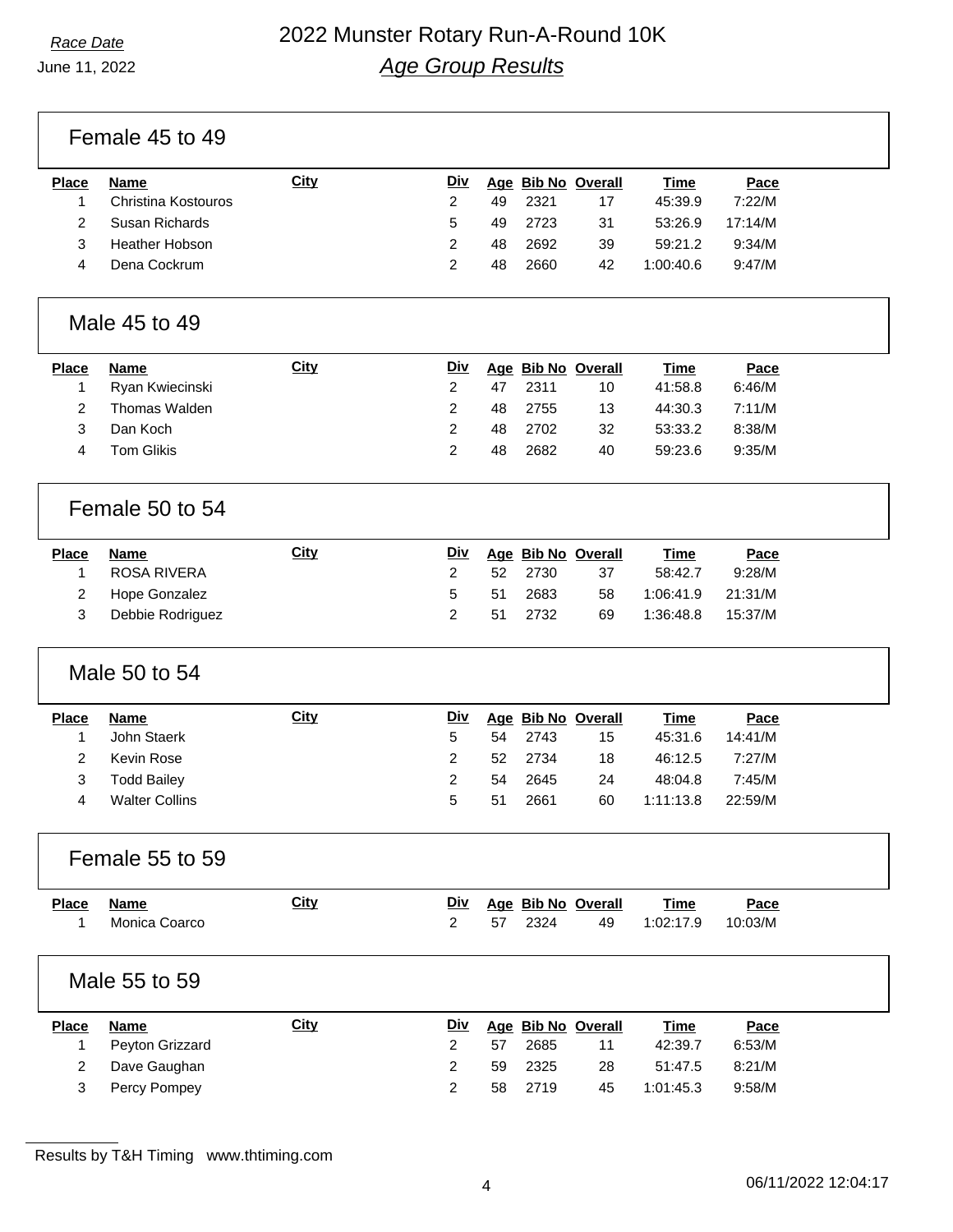|                   | Male 55 to 59                        |             |                              |    |      |                          |                          |                 |  |
|-------------------|--------------------------------------|-------------|------------------------------|----|------|--------------------------|--------------------------|-----------------|--|
| <b>Place</b><br>4 | <b>Name</b><br><b>Timothy Elkins</b> | City        | <b>Div</b><br>$\overline{2}$ | 57 | 2675 | Age Bib No Overall<br>50 | <b>Time</b><br>1:02:29.3 | Pace<br>10:05/M |  |
|                   | Female 60 to 64                      |             |                              |    |      |                          |                          |                 |  |
| <b>Place</b>      | <b>Name</b>                          | <b>City</b> | <b>Div</b>                   |    |      | Age Bib No Overall       | <b>Time</b>              | Pace            |  |
| $\mathbf 1$       | Linnea Flesher                       |             | $\overline{2}$               | 62 | 2678 | 63                       | 1:16:47.6                | 12:23/M         |  |
| 2                 | Debra Kline                          |             | 2                            | 61 | 2701 | 66                       | 1:27:28.6                | 14:07/M         |  |
|                   | Male 60 to 64                        |             |                              |    |      |                          |                          |                 |  |
| <b>Place</b>      | <b>Name</b>                          | City        | <u>Div</u>                   |    |      | Age Bib No Overall       | <b>Time</b>              | Pace            |  |
| $\mathbf 1$       | <b>Mark Riley</b>                    |             | 2                            | 61 | 2724 | 44                       | 1:01:13.4                | 9:52/M          |  |
| $\overline{2}$    | <b>Mark Flesher</b>                  |             | $\overline{2}$               | 64 | 2679 | 48                       | 1:02:10.6                | 10:02/M         |  |
| 3                 | <b>Thomas Nedza</b>                  |             | 2                            | 62 | 2717 | 64                       | 1:17:48.3                | 12:33/M         |  |
| $\overline{4}$    | Manuel Rodriguez III                 |             | $\overline{2}$               | 63 | 2733 | 68                       | 1:36:48.2                | 15:37/M         |  |
|                   | Female 65 to 69                      |             |                              |    |      |                          |                          |                 |  |
| <b>Place</b>      | <b>Name</b>                          | City        | <b>Div</b>                   |    |      | Age Bib No Overall       | <b>Time</b>              | Pace            |  |
| $\mathbf 1$       | <b>Elaine Hendricks</b>              |             | 2                            | 65 | 2690 | 26                       | 48:49.2                  | 7:52/M          |  |
| $\overline{2}$    | Kathleen Kolodziej                   |             | 2                            | 67 | 2704 | 51                       | 1:02:34.1                | 10:06/M         |  |
| 3                 | Kathy Hilbrich                       |             | 2                            | 68 | 2691 | 59                       | 1:06:45.2                | 10:46/M         |  |
| $\overline{4}$    | <b>CECILIA BERNAL</b>                |             | 2                            | 66 | 2648 | 61                       | 1:13:05.2                | 11:47/M         |  |
|                   | Male 65 to 69                        |             |                              |    |      |                          |                          |                 |  |
| <b>Place</b>      | <b>Name</b>                          | <b>City</b> | <b>Div</b>                   |    |      | Age Bib No Overall       | <b>Time</b>              | Pace            |  |
| 1                 | Rick Fenno                           |             | $\overline{2}$               | 65 | 2677 | $\overline{7}$           | 39:24.1                  | 6:21/M          |  |
| $\overline{c}$    | <b>Bill Meece</b>                    |             | $\overline{\mathbf{c}}$      | 66 | 2712 | 22                       | 47:32.8                  | 7:40/M          |  |
| 3                 | Joe Hudak                            |             | 5                            | 67 | 2694 | 38                       | 59:15.4                  | 19:07/M         |  |
|                   | Male 70 to 74                        |             |                              |    |      |                          |                          |                 |  |
| <b>Place</b>      | <b>Name</b>                          | City        | <u>Div</u>                   |    |      | Age Bib No Overall       | <b>Time</b>              | Pace            |  |
| 1                 | Henry Aguilera                       |             | 2                            | 74 | 2640 | 41                       | 59:50.6                  | 9:39/M          |  |
| $\overline{c}$    | Roger Steffen                        |             | $\overline{\mathbf{c}}$      | 71 | 2745 | 57                       | 1:05:49.6                | 10:37/M         |  |
|                   |                                      |             |                              |    |      |                          |                          |                 |  |